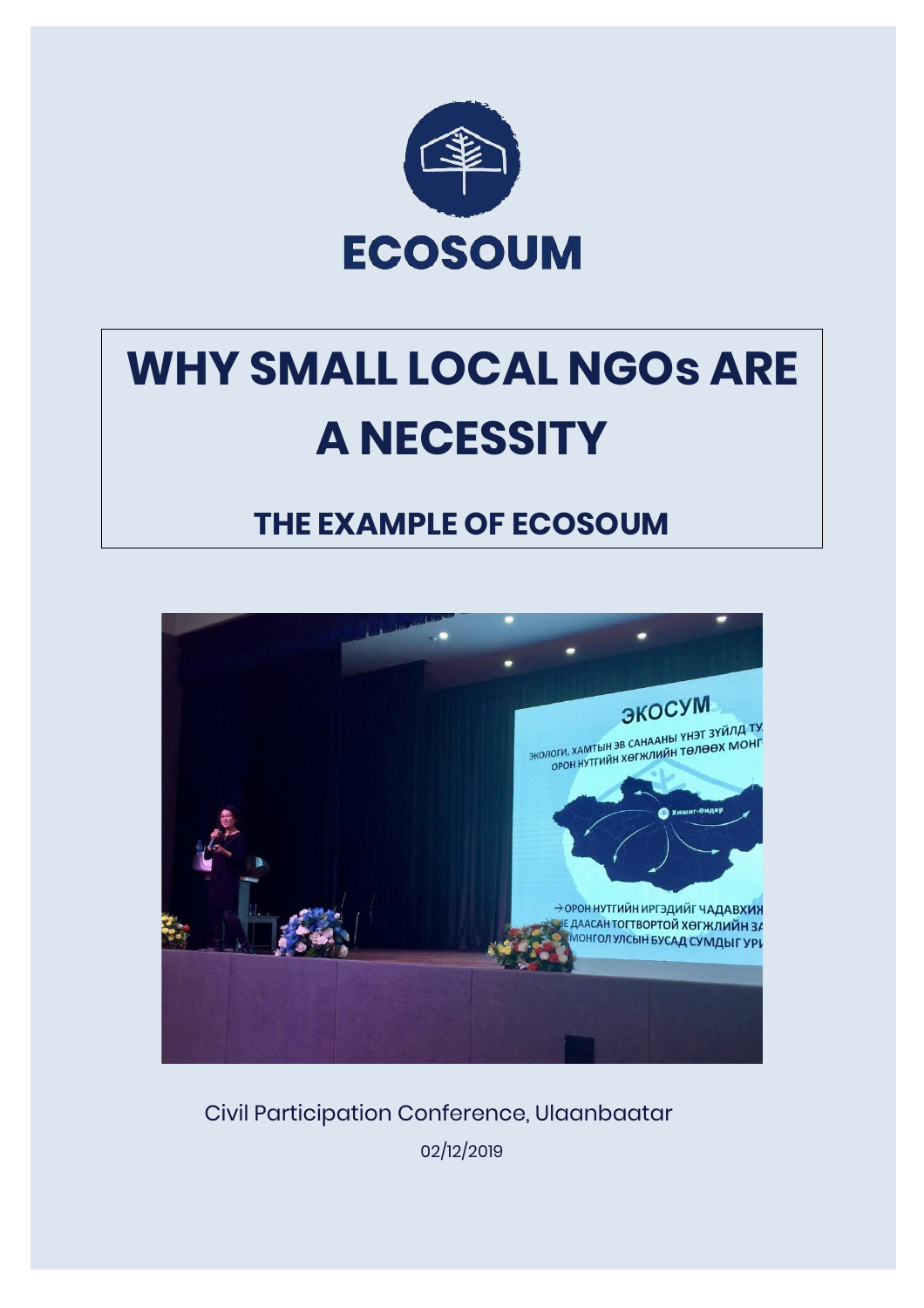# **ABOUT US: BACKGROUND**

Ecosoum is the fruit of the initiative of a French-Mongolian couple living in Khishig-Undur.

#### **NARANTUYA GURSED**

After spending her childhood in Khishig-Undur, Nara went to the capital to study International Relations. After this, she spent nearly three years in Jerusalem, from where she returned to Mongolia with a Master's degree in Islamic and Middle Eastern Studies. Having also worked for ten years as a tour guide, Nara discovered her country as much as she could and she has been dreaming of contributing to the solutions for the challenges she has always witnessed in rural Mongolia. Her encounter with Pierre then led her to France, where she completed her studies at IRIS Sup' with a Humanitarian Manager Master's degree. After five months of internship at Action Against Hunger's headquarter, she was finally ready to go back to Khishig-Undur in order to found Ecosoum.

#### **PIERRE GUERBER**

Pierre started his professional career in an environmental engineering company. Three years later, he left his native France to embark on long journeys around the world. The ecological and socioeconomic problems that he observed everywhere, including in Mongolia, led him to want to reorient his activities towards international development and solidarity. Upon his return to France, Pierre joined IRIS Sup's Master's degree in International Programs Management, he wrote his thesis on the Mongolian agro-pastoral system. He then worked in Paris at Doctors of the World's headquarters and participated in the writing of a book about food and agriculture policies for over a year before to finally return to Khishig-Undur with Nara to launch Ecosoum.

# **A WORLD IN CRISIS : WHAT CAN WE DO?**

In a global context of interdependent environmental, economic and social crises, it has become necessary to undertake a transition toward a new society founded on ecological and solidarity values.

Facing this realization, we asked ourselves: how can we take part in this transition movement and how to contribute, at our own level, to solve these world crises?

As many people, we first thought of joining large international NGOs that have been working on these issues for decades – and, as mentioned, we even went back to school for it. But very quickly we started seeing the limits of the "international development" approach.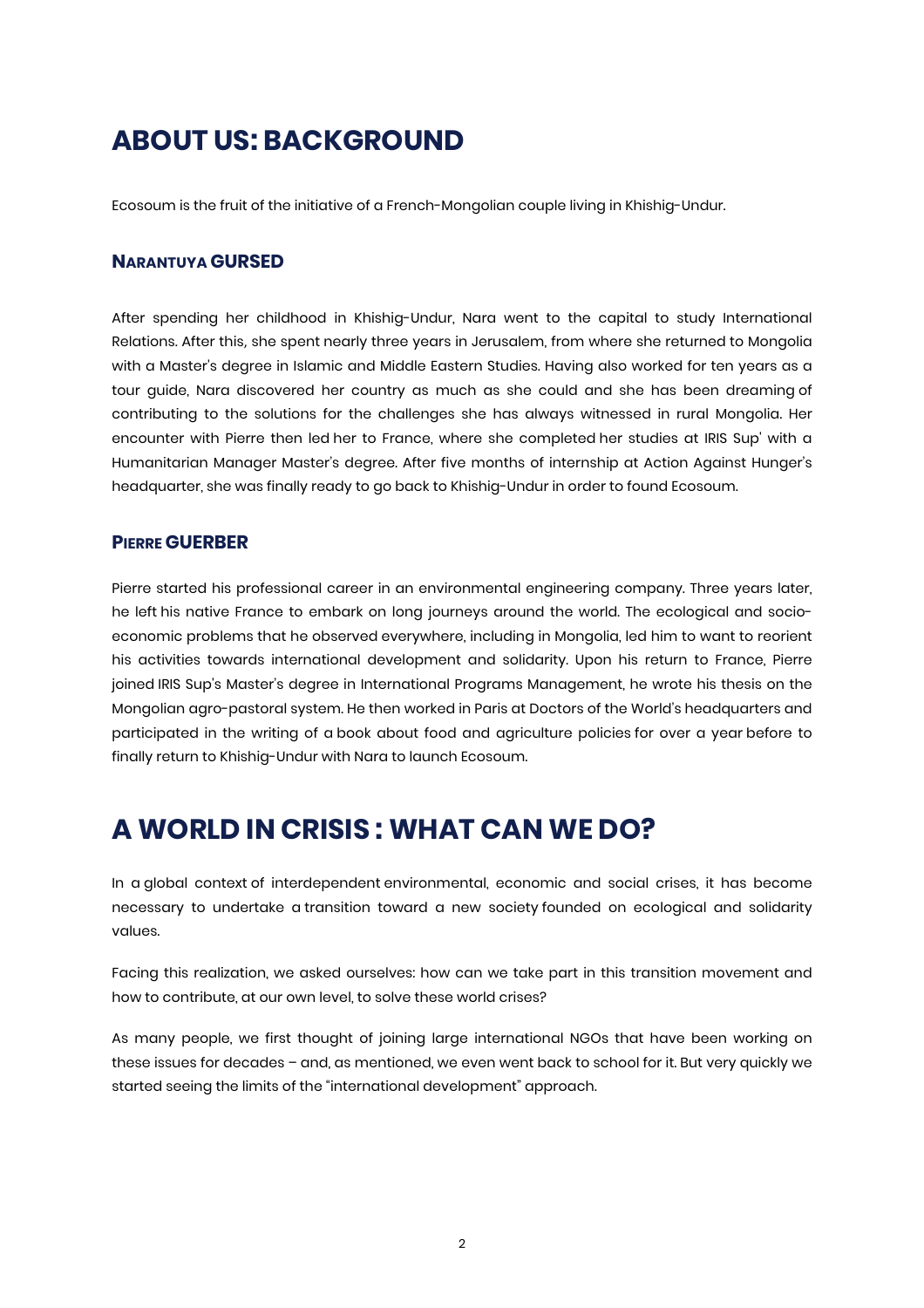# **LIMITS TO BIG NGOs AND INTERNATIONAL DEVELOPMENT**

During our studies and through our respective experiences in large international NGOs, we identified several issues that started to make us question the relevance of the global approach to "development" as carried out by international NGOs and institutions.

#### ð **LACK OF LEGITIMICY**

In our opinion, the first major limit to international development is the very legitimacy of large NGOs to operate in foreign countries. Sure, they usually carry out projects that are widely considered as "good causes" and most of them are truly convinced that their projects are essential to help their "beneficiaries". But is that enough to justify what can be seen as foreign interference in a sovereign country? Is that enough to impose a universalized vision of what "development" should be in countries that have different histories and cultures, and may want a different kind of "development" for themselves?

#### ð **DECONNEXION FROM LOCAL ISSUES**

Incidentally, this disconnection between the "developers" and their "beneficiaries" represent a major issue. Even though they often carry out field analyses and employ more and more national staff, international NGOs' projects are still often designed by their foreign top executives who usually do not share and experience the issues they claim to be able to fix. Who better than the local populations can identify their needs and imagine their own solutions to fix their own issues? Even with the best intentions and professional dedication, isn't there a major risk for outsiders not to fully grasp all aspects of a specific local issue, and thus – through the prism of their own culture – to design projects that may not be the best solutions to these particular issues?

#### ð **BUREAUCRACY AND LACK OF FLEXIBILITY**

The size and structure of most international NGOs, which is often seen as a strength, can also be a weakness. As the donors imposed more and more standards in the 1990's, large NGOs had to structure and professionalize themselves deeper and deeper. Doing so, they may have gained in reliability and efficiency, but they also became more and more bureaucratic and less and less flexible. This lack of flexibility and adaptability now turns out to be a significant problem on the field, especially when projects have not been designed by locals and need to be somehow modified to match actual needs.

#### ð **OVEREXPENSIVE**

The increase in size and professionalism has also led to more need for funding. International NGOs now require tremendous amounts of money to operate. The huge budgets that are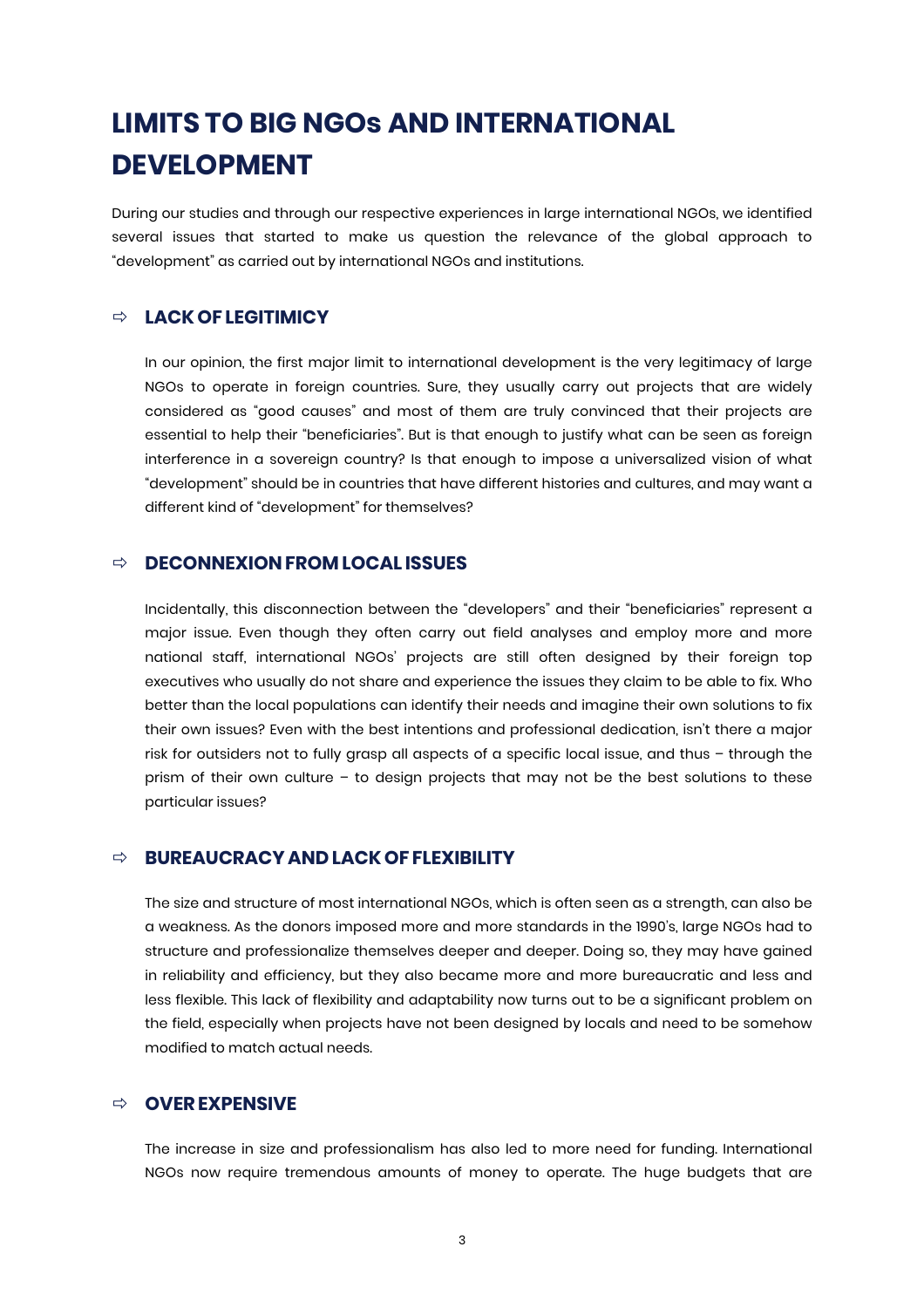necessary to run HQs abroad and to pay expatriate staff are lost to tangible actions in target areas. The constant need to find large funding can also lead big NGOs to apply to any available call from donors and to design projects that primarily focus on donors' requirements, instead of favoring the design of projects that only focus on beneficiaries' actual needs.

#### ð **CAN BE LINKED TO FOREIGN INTERESTS**

The fact that large NGOs rely so much on international donors also raises the question of their independence. If the very existence of these organizations depends on getting finance from other countries or large multinational corporations, how can we be sure that the local beneficiaries' interests and needs remain the only preoccupation of "developers"? It is fairly easy to imagine how much development projects can be influenced by geopolitical games, international ratio of power, economical interests or political ideologies.

#### ð **QUESTIONNABLE ACHIEVEMENTS**

International NGOs work with projects that don't last more than a few years. They usually try to ensure the sustainability of their achievements, but claiming that they don't always succeed seems like a euphemism. Real long-lasting changes require permanent presence on the field, which is simply impossible for foreign organizations. With decades of perspectives, more and more observers have started to question the very achievements and impact of "international development" and many of the projects carried out in its name.

In the light of these important limits, it became obvious to us that the "development" sector needed to adopt a more local approach that would really put populations and small local associations at its core. That is why we decided to found our own NGO, Ecosoum, in the Mongolian countryside.

## **ECOSOUM**

#### **A MISSION AND VALUESBASED ON ECOLOGY AND SOLIDARITY**

Ecosoum has set its mission to contribute to the sustainable development of rural Mongolia, by promoting jointly the protection of the environment, social equity and economic development in the soums.

Given the inseparable links that exist between these three spheres, such an objective can be achieved only by working comprehensively on all the related issues, in order to create a virtuous circle able to reduce environmental damages, revitalize the countryside, and slow down the rural exodus.

#### **A HOLISTIC APPROACH TO LOCAL AND AUTONOMOUS DEVELOPMENT**

The Mongolian context lends itself particularly well to a holistic approach of local and autonomous sustainable development. Indeed, the low population density and the alveolar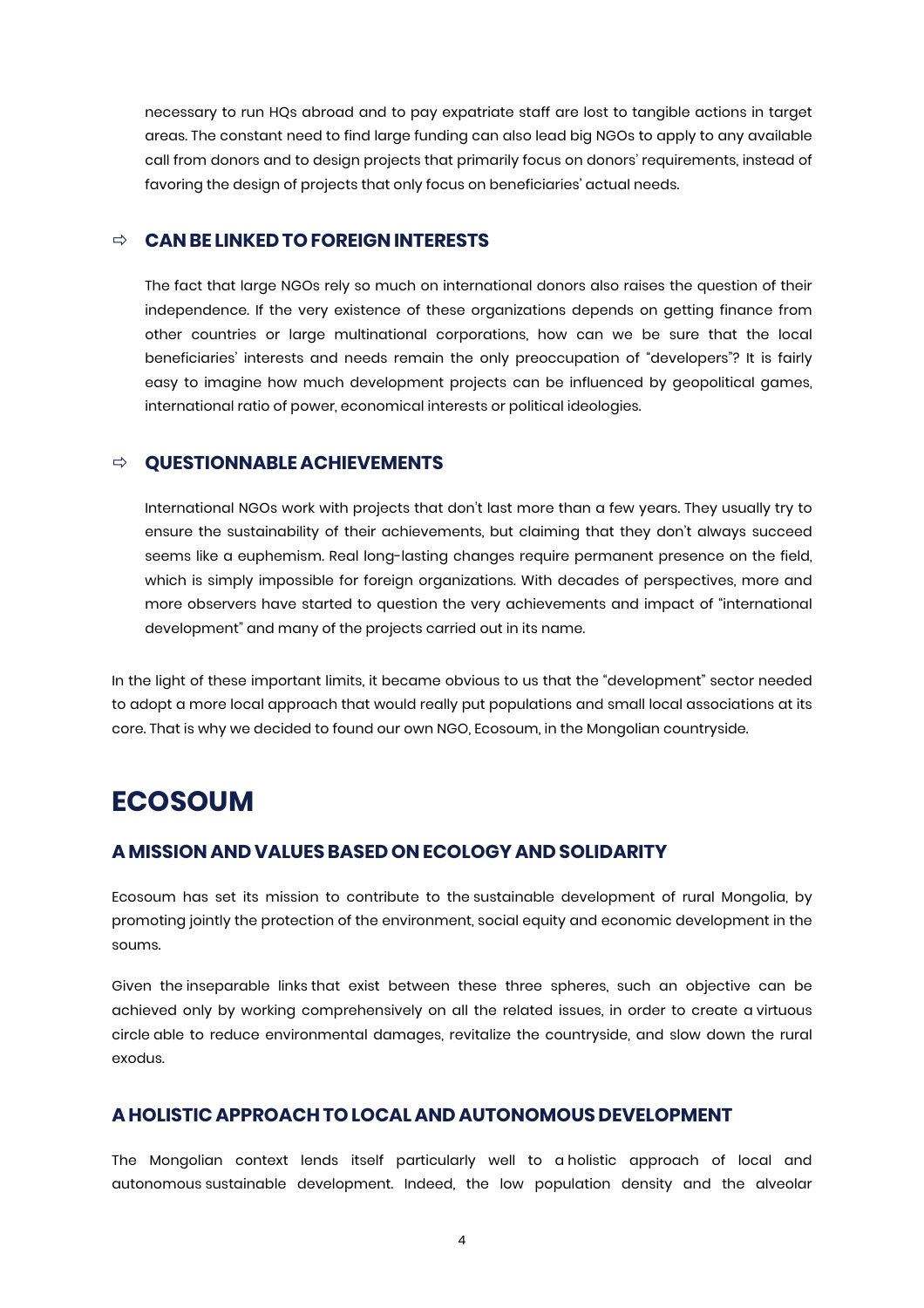administrative subdivision define communities that are clearly identifiable and barely interdependent.

Each soum (district) comprises a central village of sedentary inhabitants, surrounded in the steppe by nomadic families administratively linked to that village. The interactions between the different soums are therefore very limited because of the isolation of each one.

Thus, rather than specializing on a specific topic at a larger scale, Ecosoum has decided to focus its action – at least initially – on a "model" soum, using a comprehensive approach to simultaneously address its various environmental and socio-economic problems.

The ultimate goal remains – in a second phase – to promote in the rest of the country the duplication of the model developed by the association and the inhabitants, in order to truly reach all rural populations.



### **KHISHIG-UNDUR, AN AVERAGE SOUM REPRESENTATIVE OF MOST OF THE COUNTRY**

Ecosoum chose to start by developing its project in Khishig-Undur, in the Bulgan province, for two main reasons.

First, because its founders are native from there and currently live in the soum-center. Therefore, the association already has ties and contacts in this soum, as well as a real knowledge of the local issues and needs, which will facilitate its development and legitimacy.

Second, because this 3,000 inhabitants soum (of which two-thirds of nomads) doesn't present any particular characteristic – its structure, geo-climatic environment or socio-economic context being quite average. To succeed in turning this regular soum into a model of local and autonomous sustainable development, even though nothing particular predestines it, will prove that such a development is possible anywhere in the country – which is the ultimate goal of the association.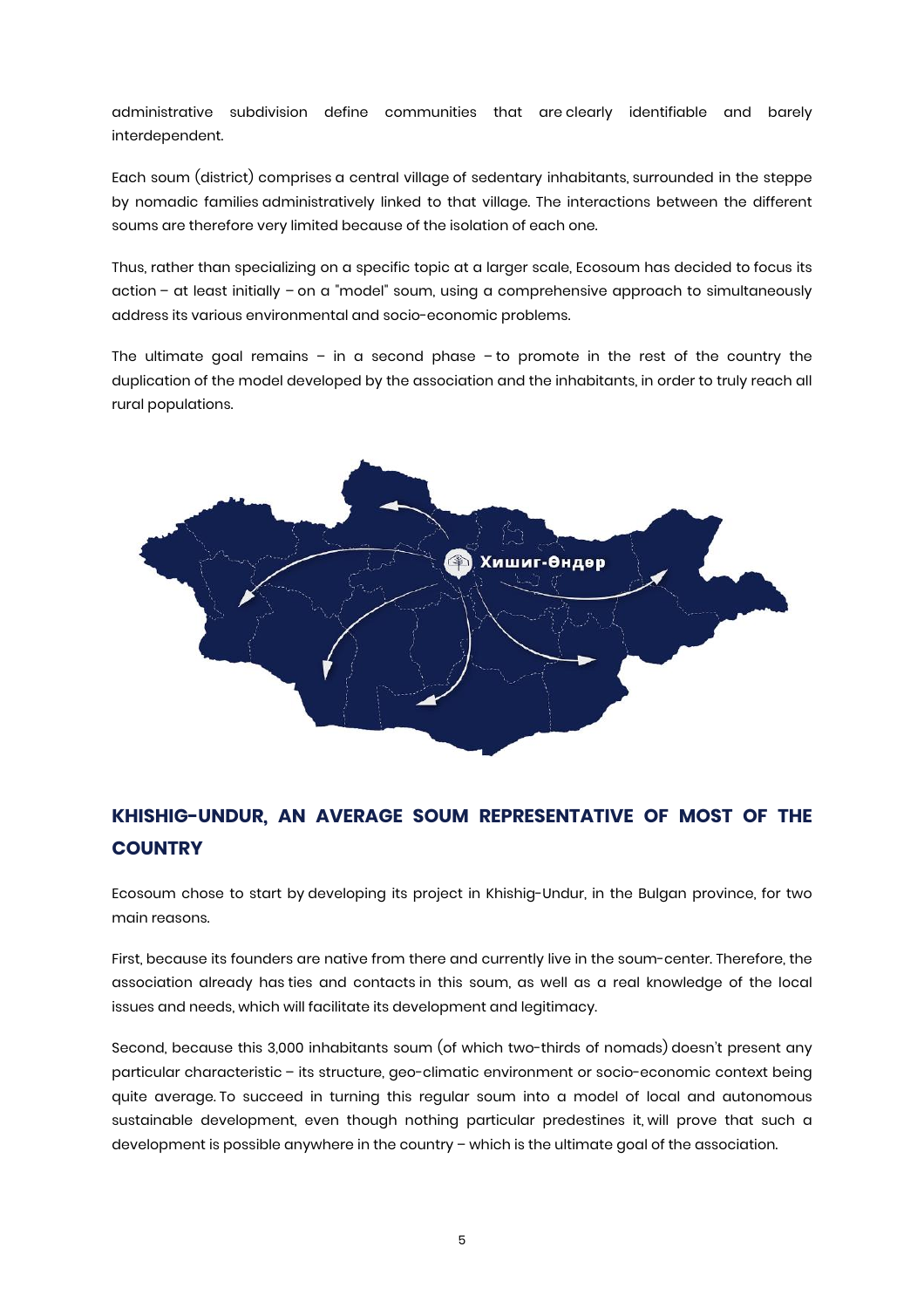#### **A LOCAL LONG-TERM ASSOCIATION IN THE HANDS OF THE INHABITANTS**

Created and registered in Mongolia, Ecosoum defines itself as a local citizen movement in Khishig-Undur.

In contrast to international solidarity organizations that rely on local partners to develop temporary projects, the association wants to become itself this local structure established in the long term.

As such, the association does not only want to involve some inhabitants of the soum in its projects but to be constituted almost exclusively of the maximum of them.

The aim is to build a participatory and inclusive organization, feeding on local skills, and able to create sustainable jobs that can benefit the whole community.

## **5 MAJOR TOPICS**

Given the local context and issues, Ecosoum focuses its projects on five main fields of action.



**AGRO-ECOLOGY AND FOOD SOVEREIGNTY** 



**SUSTAINABILITY OF TRADITIONAL BREEDING** 



**WASTE MANAGEMENT AND VALORIZATION** 



**ECO-CONSTRUCTION AND RENEWABLE ENERGIES** 



**LOCAL AUTONOMY AND RESILIENCE** 

# **OUR WASTE MANAGEMENT PROJECT AND FIRST ACHIEVEMENTS**

**ECOSOUM'S OBJECTIVE IS TO SET UP AN EFFICIENT AND SUSTAINABLE WASTE MANAGEMENT SYSTEM, BY PROMOTING WASTE SORTING AND RECYCLING, AIMING AT ZERO ULTIMATE WASTE ON THE SCALE OF THE SOUM.**

At the request of the population and local authorities, improvement of waste management in Khishig-Undur has been the main project on which Ecosoum has focused since the creation of the association. Due to lack of sufficient funding, the construction of the necessary medium- and long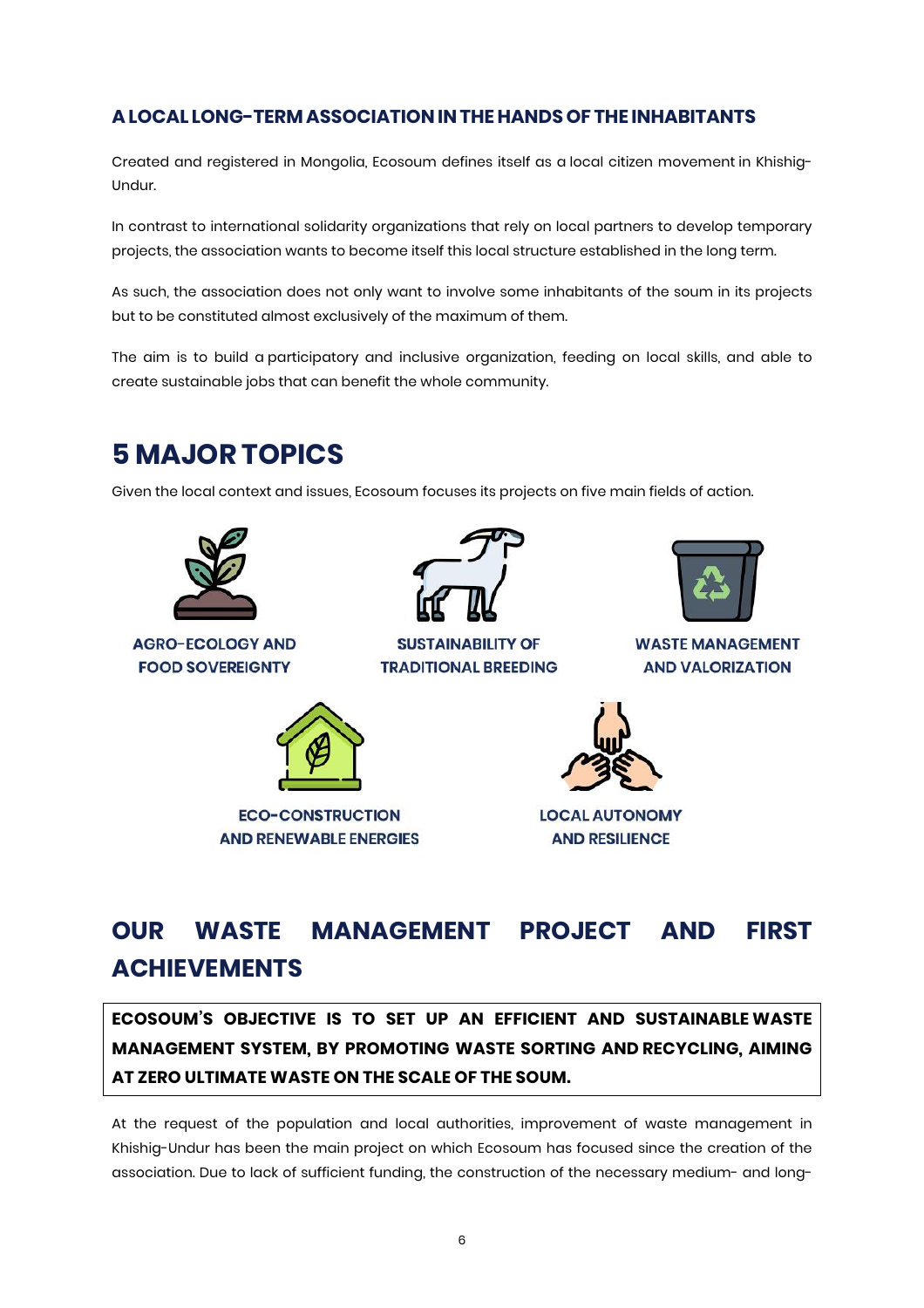term infrastructure for optimal and sustainable waste management could not be started in 2019. But many other equally necessary actions were carried out during the year.

#### **AWARENESS-RAISING OF THE POPULATION AND LOCAL INSTITUTIONS**

From the beginning of the project, our first activities were focused on raising the awareness of the population and staff of local institutions (administration, school, kindergarten and hospital). This work has been ongoing throughout the year through multiple formal meetings and many informal discussions.

Various information and awareness-raising materials have been created to support this sharing of knowledge. In particular, we have printed flyers and posters encouraging waste sorting, which we have displayed and distributed in public spaces and many small shops. We have also created a dedicated page on the Ecosoum's website (www.ecosoum.org/hog), where we explain in detail why good waste management is essential to reduce risks to health and the environment, how to simply sort waste, and where to dispose it. The site includes a brief video summarizing all this information, in order to reach the widest possible audience within the soum. This video was screened to students in their classrooms along with a documentary film (*Trashed*) on the subject, translated by us into Mongolian.



#### **ADVOCACY AND SUPPORT TO LOCAL AUTHORITIES**

Our awareness-raising and advocacy work with the soum authorities - to encourage them to take more action towards better waste management - has gradually evolved into true collaboration as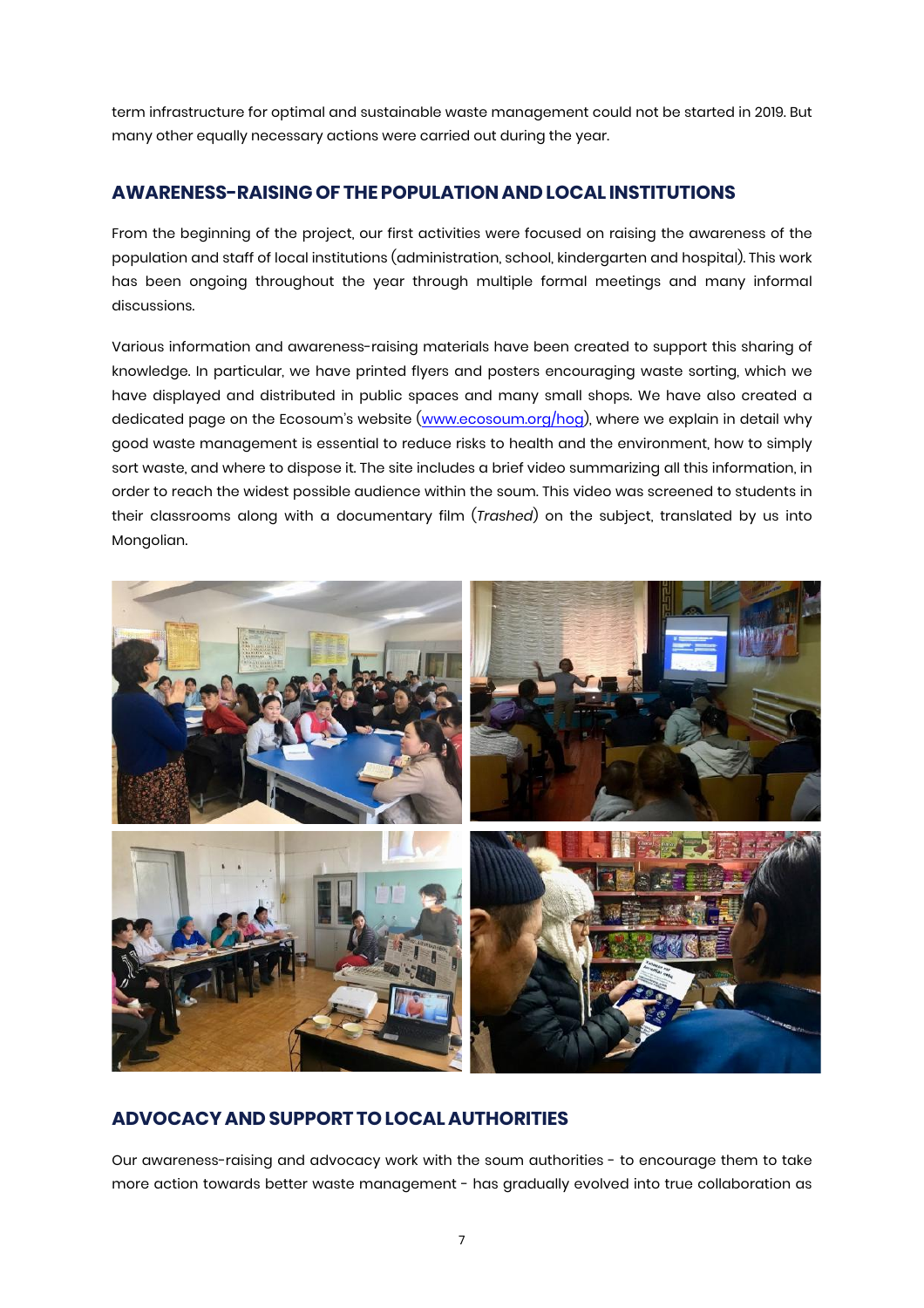mutual trust was built up. Ecosoum is now considered by the local authorities as the soum's key actor for waste management.

Our association is now at the forefront in defining the action strategies of the soum's administration and is being delegated more and more prerogatives to implement effective waste management in the village. A first official contract was signed at the end of the year for the purchase of a glass crusher and for the establishment of a waste sorting system within the soum's institutions.



#### **WASTE COLLECTION AND CLEANING OF IMPACTED AREAS**

Eventually, Ecosoum wants to clean and restore all areas impacted by waste, including by greatly reducing the soum's current open dumpsite. In line with our strategy of action, waste collection campaigns will grow in the coming years, but we have already started this work last summer. Thanks to the mobilization of many members of the association, especially youngsters, we have also managed to make the 2019 edition of Khishig-Undur's Naadam the cleanest in the soum's recent history.

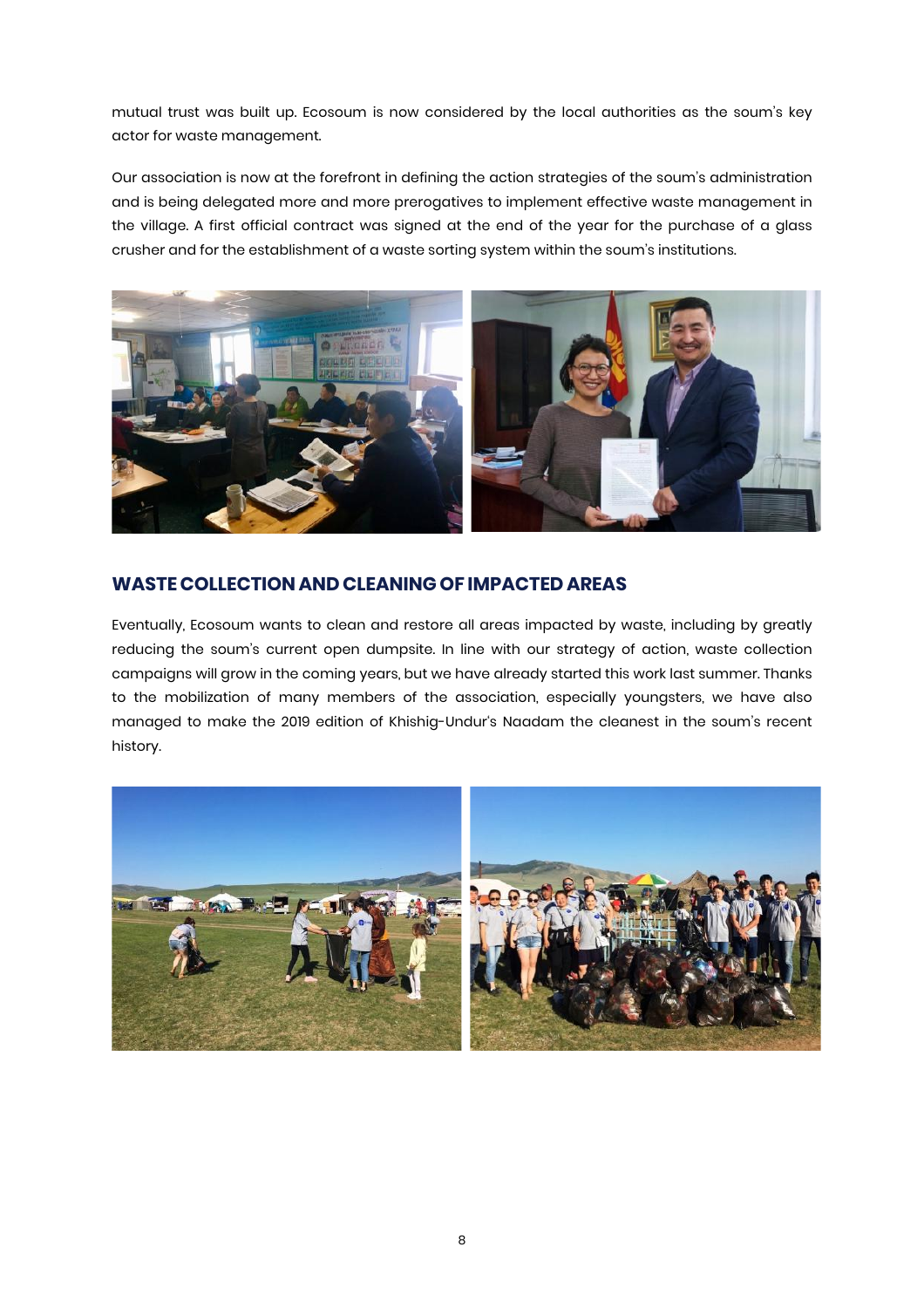

#### **WASTE SORTING**

Once we have sufficient funding, we plan to develop a real waste sorting and disposal center on the outskirts of the village, both convenient for users, and environmentally friendly. In the meantime, we have set up a small temporary sorting corner in our garage, so that the first inhabitants who started sorting their waste are not discouraged by the lack of collection facilities. Several households are already disposing their recyclable waste in the dedicated area.



#### **WASTERECYCLING**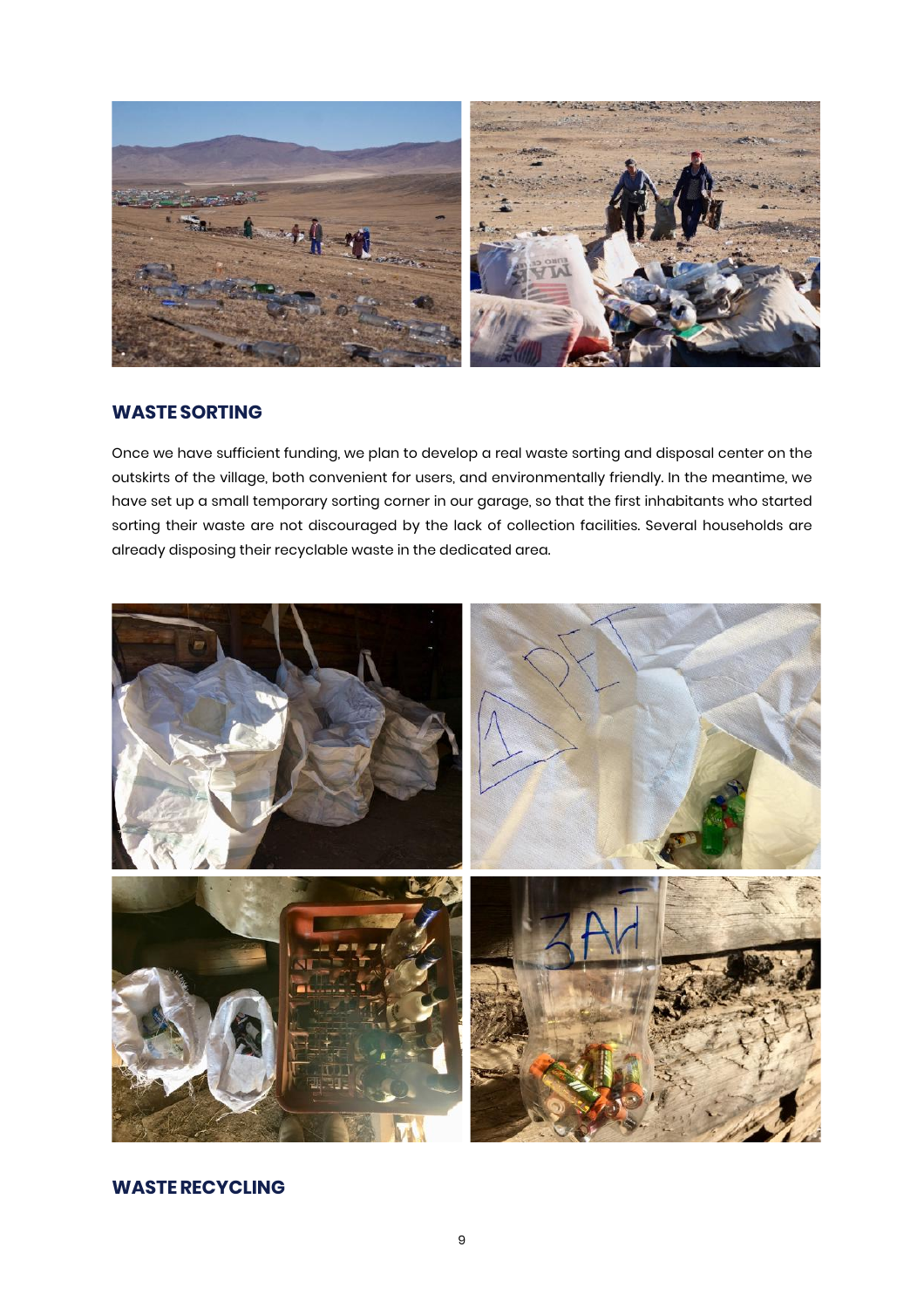In order to start recycling plastic waste, we have built – with the help of two foreign engineer students –two machines to crush the plastic and then melt it in a mold. In this way, after several tests, we were able to recycle approximately one hundred single-use plastic bowls (used during Naadam) to manufacture a solid stool. This first prototype will be followed by other items as the population will bring us more and more plastic waste.



#### **REPLACEMENT OF SINGLE-USE ITEMSBYREUSABLE ONES**

Since reducing the production of waste is actually much better than just recycling it, Ecosoum also strives to promote a transition from single-use disposable items to reusable ones. The first step taken by the association was to replace the single-use plastic shoe-covers – which were used in the hospital and kindergarten to avoid dirtying buildings – with reusable ones made out of fabric. The next step will be to replace single-use baby diapers with more eco-friendly washable models.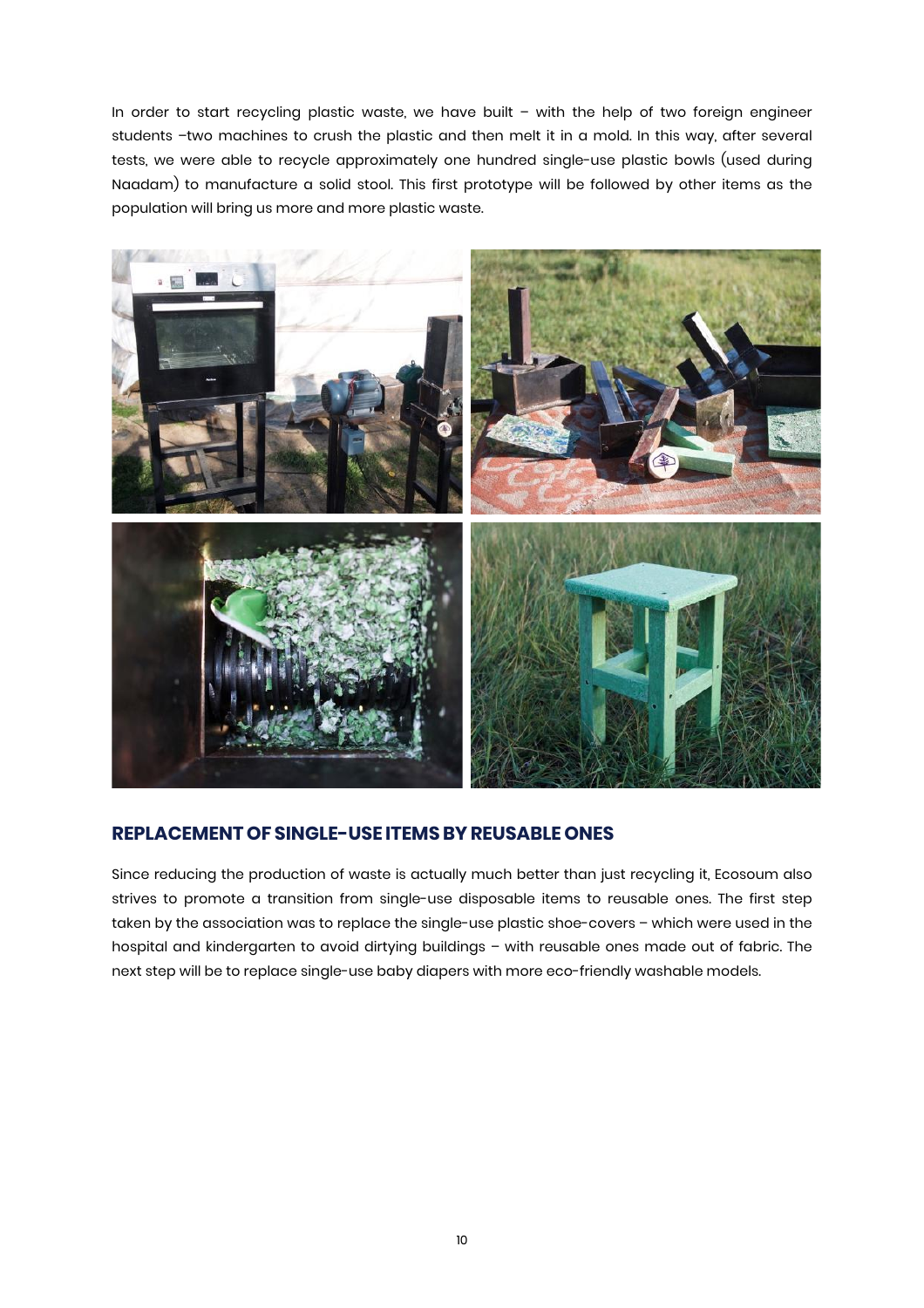

#### **HOUSEHOLDWASTE COMPOSITION STUDY**

In order to fill the huge lack of data regarding the composition of household waste not only in Khishig-Undur but throughout all rural Mongolia, we conducted a summer survey of 36 families (10% of households in the village). We showed that the sedentary households in Khishig-Undur produce an average of 3.7 kg of waste per week, almost half (by weight) of it being glass (27%) or plastic (20%). A second study, carried out in winter, will help confirming these results and highlight any differences between summer and winter waste (particularly with regard to the volume of ash produced in the heating stoves).

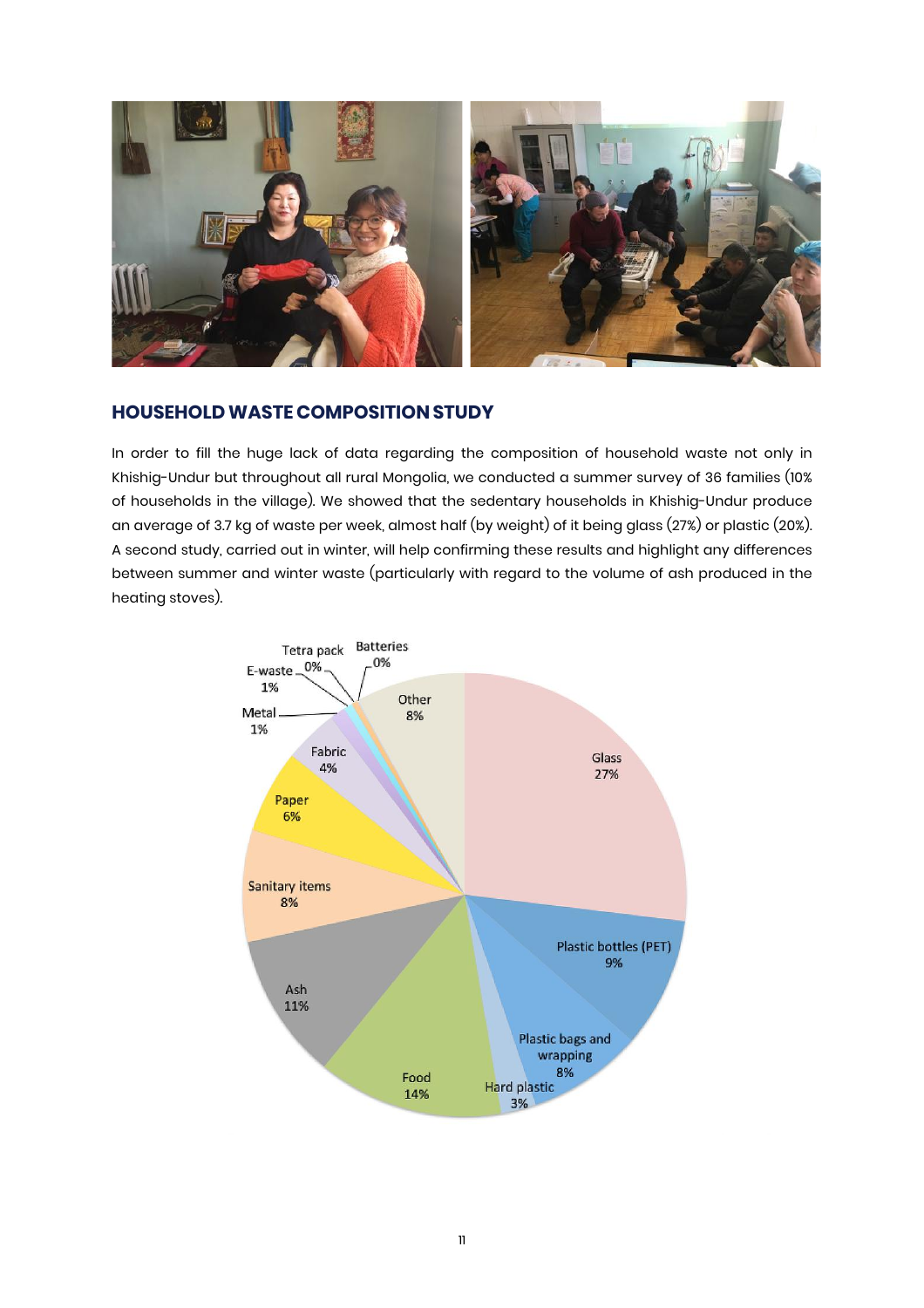## **ADVANTAGES AND DIFFICULTIES OF SMALL LOCAL NGOs**

#### LACK OF LEGITIMICY

#### ð **LEGITIMICYFROM BEING LOCAL INHABITANTS**

In a true democracy, the power belongs to the people, and "development" should not be an exception. No one can claim stronger legitimacy to solve local issues than the people who experience them, which is why local NGOs made up of local citizens have to be in charge of their own "development".

#### DECONNEXION FROM LOCAL ISSUES

#### ð **UNDERSTANDING / SHARING OF LOCAL ISSUES**

If constituted of local inhabitants, small NGOs have a first hand experience of the main issues people face in their operation area. They also are the most suited to identify the best solutions for themselves, in light of their own culture and priorities that may escape an outsider.

#### BUREAUCRACY AND LACK OF FLEXIBILITY

#### ð **FLEXIBILITY AND ADAPTABILITY**

Small local NGOs are extremely flexible. Their small size, the fact that their members all live on site and the fact that they can very quickly perceive the smallest changes in situations and/or priorities allow them to easily adapt to any new reality.

#### OVER EXPENSIVE

#### ð **VERYLIMITED COSTS**

No abroad HQ costs, no need for salaries to match Western standards of living, no expenses liked to expatriation. Small local NGOs require much less money to operate than international NGOs. Which incidentally means that much more projects can be carried out with the same amount of funding.

#### CAN BE LINKED TO FOREIGN INTERESTS

#### ð **INDEPENDANCE / LOCAL INTERESTS**

With local people tackling their own problems using less money, the risk to see outsider's interest compromise the projects and their achievements are largely reduced.

#### QUESTIONNABLE ACHIEVEMENTS

#### ð **SUSTAINABLE ACHIEVEMENTS /REAL NEEDS**

Permanently present on the field of action, local NGOs are not bound by deadlines and project endings. They can always follow up on their actions and adapt to evolving needs to ensure the relevance and sustainability of their achievements.